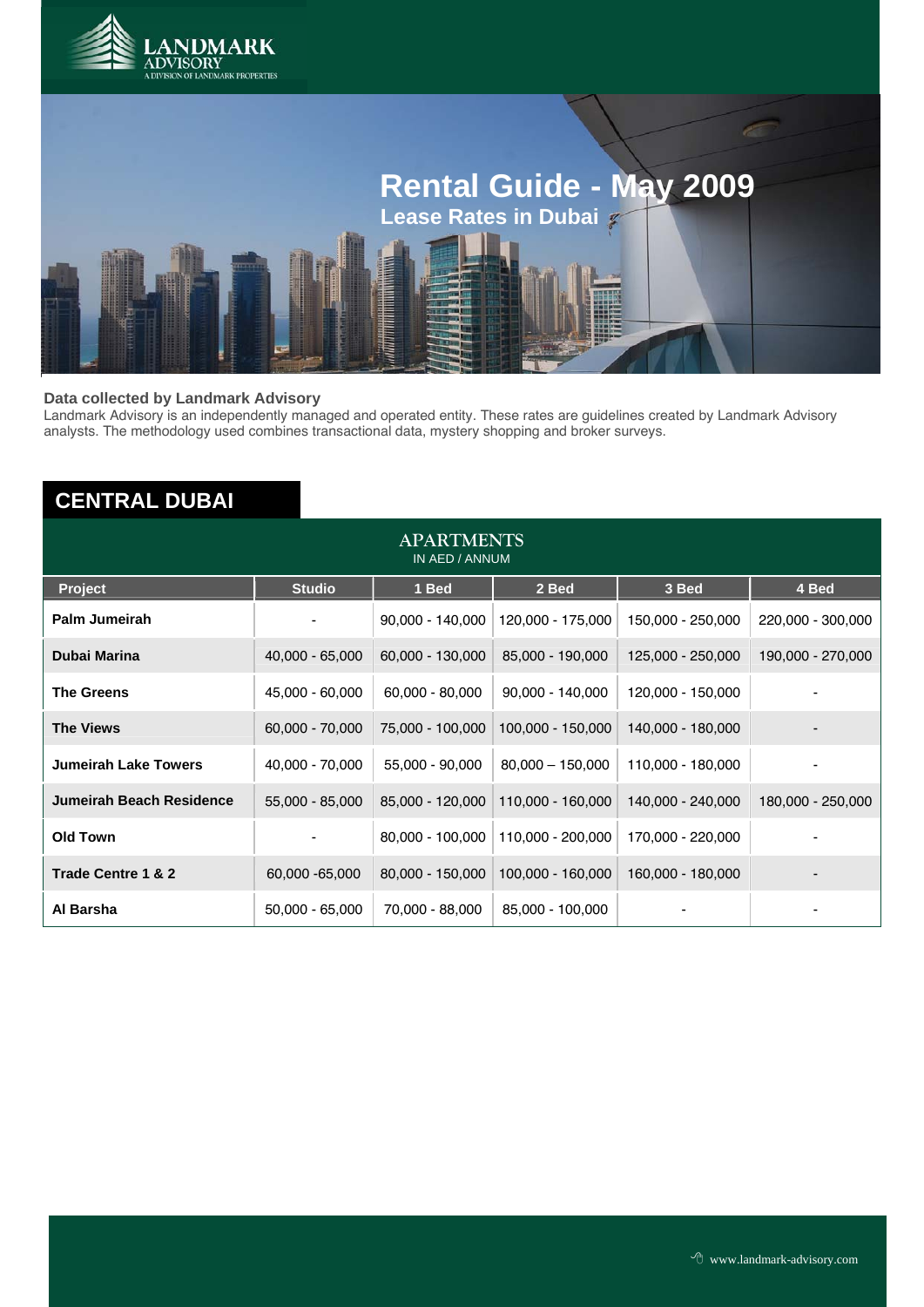

| VILLAS<br>IN AED / ANNUM                                  |                  |                                       |                                       |                   |                     |  |  |
|-----------------------------------------------------------|------------------|---------------------------------------|---------------------------------------|-------------------|---------------------|--|--|
| Project                                                   | 2 Bed            | 3 Bed                                 | 4 Bed                                 | 5 Bed             | 6 Bed               |  |  |
| Palm Jumeirah                                             |                  | 220,000 - 280,000 270,000 - 400,000   |                                       | 300,000 - 550,000 | 450,000 - 600,000   |  |  |
| <b>The Springs</b>                                        | 95,000 - 135,000 | 130,000 - 180,000                     |                                       |                   |                     |  |  |
| The Meadows                                               |                  | 170,000 - 220,000 220,000 - 260,000   |                                       | 250,000 - 300,000 | 300,000 - 340,000   |  |  |
| <b>Emirates Hills</b>                                     |                  |                                       |                                       | 600,000 - 700,000 | 600,000 - 1,000,000 |  |  |
| <b>The Lakes</b>                                          |                  |                                       | 145,000 - 240,000 220,000 - 270,000   | 270,000 - 350,000 |                     |  |  |
| <b>Jumeirah Islands</b>                                   |                  |                                       | 220,000 - 270,000                     | 270,000 - 350,000 |                     |  |  |
| <b>Jumeirah</b> $\left(\leq 5 \text{ years old}\right)$   |                  |                                       | 160,000 - 280,000 200,000 - 400,000   | 250,000 - 400,000 | 350,000 - 600,000   |  |  |
| <b>Jumeirah</b> $(> 5 \text{ years old})$                 |                  |                                       | 150,000 - 170,000 170,000 - 190,000   | 170,000 - 220,000 | 180,000 - 230,000   |  |  |
| <b>Umm Sugeim</b> $\left(\leq 5 \text{ years old}\right)$ |                  |                                       | 160,000 - 200,000   180,000 - 400,000 | 270,000 - 400,000 | 260,000 - 400,000   |  |  |
| Umm Suqeim $(> 5 \text{ years old})$                      |                  |                                       | 150,000 - 170,000 170,000 - 190,000   | 170,000 - 220,000 | 180,000 - 230,000   |  |  |
| Al Safa $\left(\leq 5 \text{ years old}\right)$           |                  |                                       | 160,000 - 200,000   180,000 - 285,000 | 300,000 - 400,000 | 350,000 - 400,000   |  |  |
| Al Safa $(> 5$ years old)                                 |                  | $90,000 - 120,000$   90,000 - 140,000 |                                       |                   |                     |  |  |
| <b>Barsha</b>                                             |                  |                                       | 250,000 - 270,000 270,000 - 300,000   | 300,000 - 350,000 | 350,000 - 400,000   |  |  |

# **EAST DUBAI**

| <b>APARTMENTS</b><br>IN AED / ANNUM |                   |                    |                   |                                        |         |  |  |
|-------------------------------------|-------------------|--------------------|-------------------|----------------------------------------|---------|--|--|
| <b>Project</b>                      | <b>Studio</b>     | 1 Bed              | 2 Bed             | 3 Bed                                  | 4 Bed   |  |  |
| <b>Uptown Mirdiff</b>               |                   | $90,000 - 100,000$ | 110,000 - 130,000 |                                        |         |  |  |
| <b>Mirdiff</b>                      |                   | 70,000 - 80,000    | 110,000 - 120,000 |                                        |         |  |  |
| <b>International City</b>           | $30,000 - 45,000$ | 40,000 - 60,000    | $60,000 - 80,000$ | $\overline{\phantom{a}}$               |         |  |  |
| Warga'a                             | 45,000 - 55,000   | 48,000 - 75,000    | 70,000 - 82,000   | $\overline{\phantom{0}}$               |         |  |  |
| Deira - Port Saeed                  | 75,000 - 80,000   | 85,000 - 90,000    |                   | $100,000 - 120,000$ 120,000 - 140,000  |         |  |  |
| <b>Bur Dubai - Al Mankhool</b>      | $50,000 - 80,000$ | 55,000 - 85,000    |                   | $90,000 - 140,000$   115,000 - 175,000 | 190,000 |  |  |
| <b>Dubai Silicon Oasis</b>          | 40,000 - 60,000   | 55,000 - 80,000    | 60,000 - 120,000  |                                        |         |  |  |
| <b>Al Qusais</b>                    | $30,000 - 50,000$ | 38,000 - 70,000    | 60,000 - 90,000   | 100,000 - 130,000                      |         |  |  |
| Al Nahda                            | $30,000 - 45,000$ | 55,000 - 65,000    | 65,000 - 95,000   | 95,000 - 130,000                       |         |  |  |